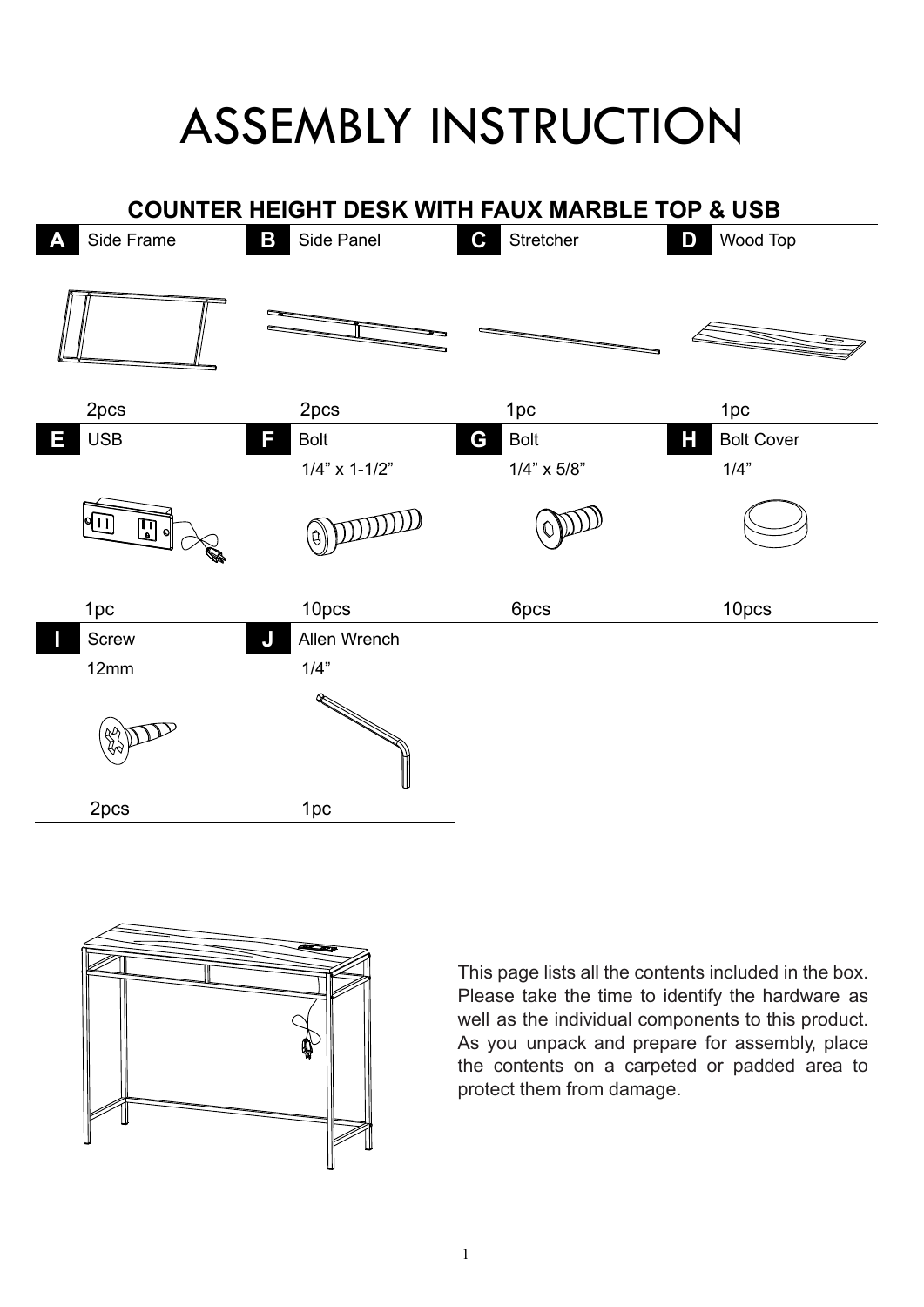Attach Side Panel (B) to Side Frame (A) by Bolt (F) and Allen Wrench (J) as shown.



Attach Stretcher (C) to Side Frame (A) by Bolt (F) and Allen Wrench (J). Then cover the bolt head by Bolt Cover (H) as shown.



 $\mathbf{1}$ 

**2**